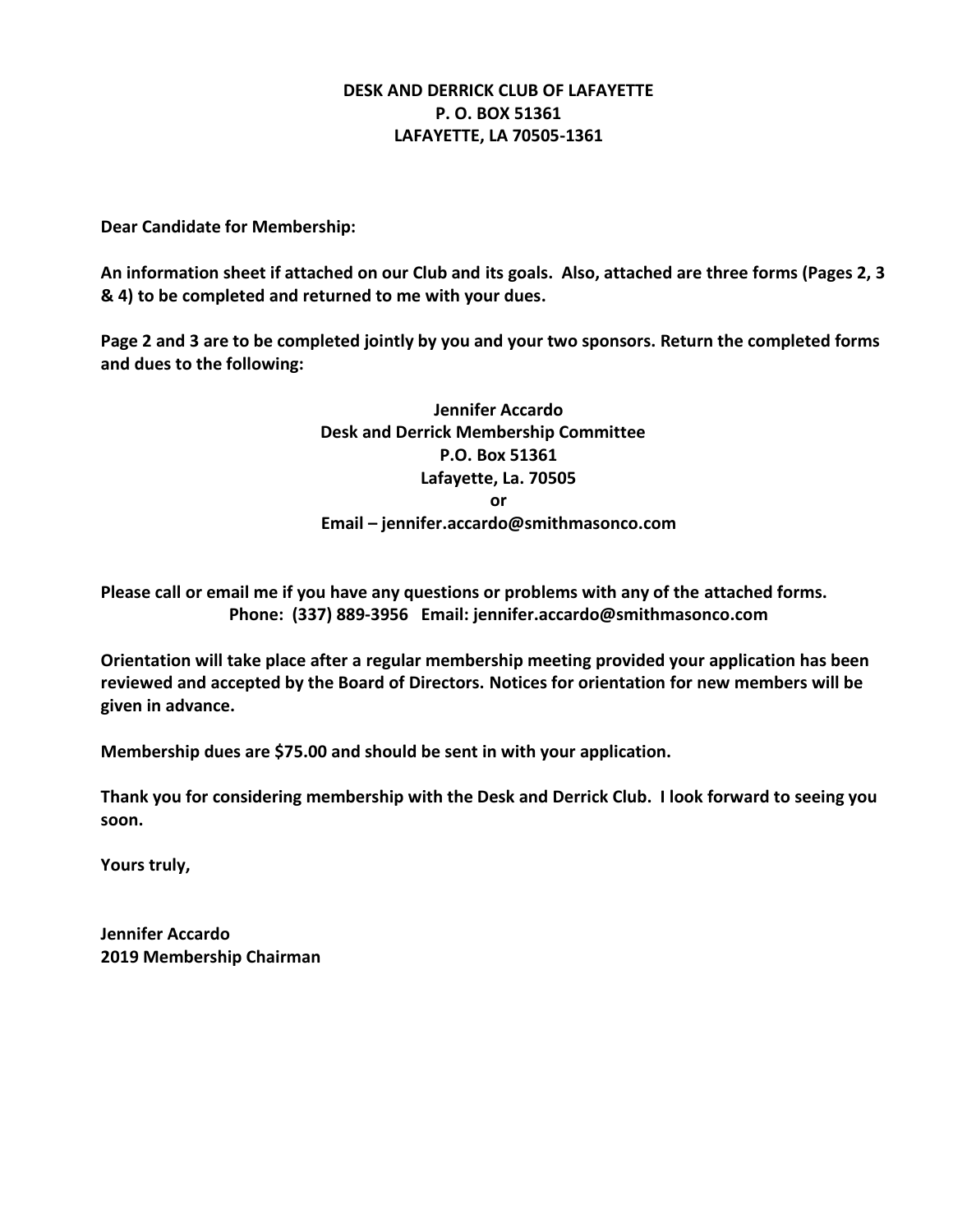# **Membership Application Desk and Derrick Club of Lafayette**

**Welcome to the Desk and Derrick Club of Lafayette!!!** We are very glad you are interested in joining our team. Below is information we felt would be helpful in letting you know a few things about our Club.

**PURPOSE: To promote the education and professional development of individuals employed in or affiliated with the petroleum, energy and allied industries, and to educate the general public about these industries as well as the companies and global communities the members serve.**

#### **MOTTO:Greater Knowledge, Greater Service**

Our meetings are held on the third Wednesday of each month at 5:30 pm at the Petroleum Club. The cost of the meal is \$17.00. Please bring the exact cash. When you join you will have a "standing reservation" for dinner. Therefore, if you are unable to attend a meeting, you must cancel your reservation by emailing the House Committee Chairman Brandy Solice at [ddlafayettehouse@gmail.com](mailto:ddlafayettehouse@gmail.com) no later than 10:00 am the day of the meeting or you will be charged for your meal. Should you fail to attend four (4) consecutive meetings, your membership will be reviewed by the Board of Directors and is subject to termination. A letter of explanation can be sent to the Board of Directors if you see you will miss the four meetings and wish to retain you membership.

Once you arrive at the Petroleum Club for a meeting, please be sure to sign in with the House Committee at the registration table.

We have many opportunities for education/training with seminars and field trips held throughout the year. Other opportunities include serving on one of the many standing committees. This is a great way to get involved in the club, meet members and learn about the inner workings. Of course, running for office is the ultimate educational opportunity and all members are encouraged to run once they have headed a committee and/or served in the club for the required length of time. Please ask about one of our committees and sign up to become a member on as many as you like. These will be detailed in the handbook you will receive at either orientation or at your first meeting as a new member.

We are affiliated with Association of Desk and Derrick Clubs (ADDC), an international organization. ADDC is comprised of four regions. The Lafayette Club is part of the Southeast Region. There are two events/meetings during the year, Southeast Region Meeting and ADDC Convention. Our Region Meeting is held somewhere within our region in March/April and ADDC Convention is held out of state, generally in September. Provided funds are available and you are eligible, some of the expenses may be reimbursed. Eligibility includes all of the following: a) you have been a member for one year, b) you must have attended 75% of all meetings since last region/convention, and c) served as a committee chairperson or co-chairperson. This is a great opportunity to travel and meet other Desk and Derrick members from across the country and Canada.

The Desrick is our monthly club bulletin. This will be e-mailed to you. It gives you lots of information on what is going on with the club each month. All members are encouraged to use their writing talents, and submit articles for publication in the Desrick. By doing so you have the chance of having your articles submitted to ADDC and possibly winning what we call an AIMEE award.

If you have additional questions please contact: Jennifer Accardo (337) 889-3956 or by email at [jennifer.accardo@smithmasonco.com.](mailto:jennifer.accardo@smithmasonco.com)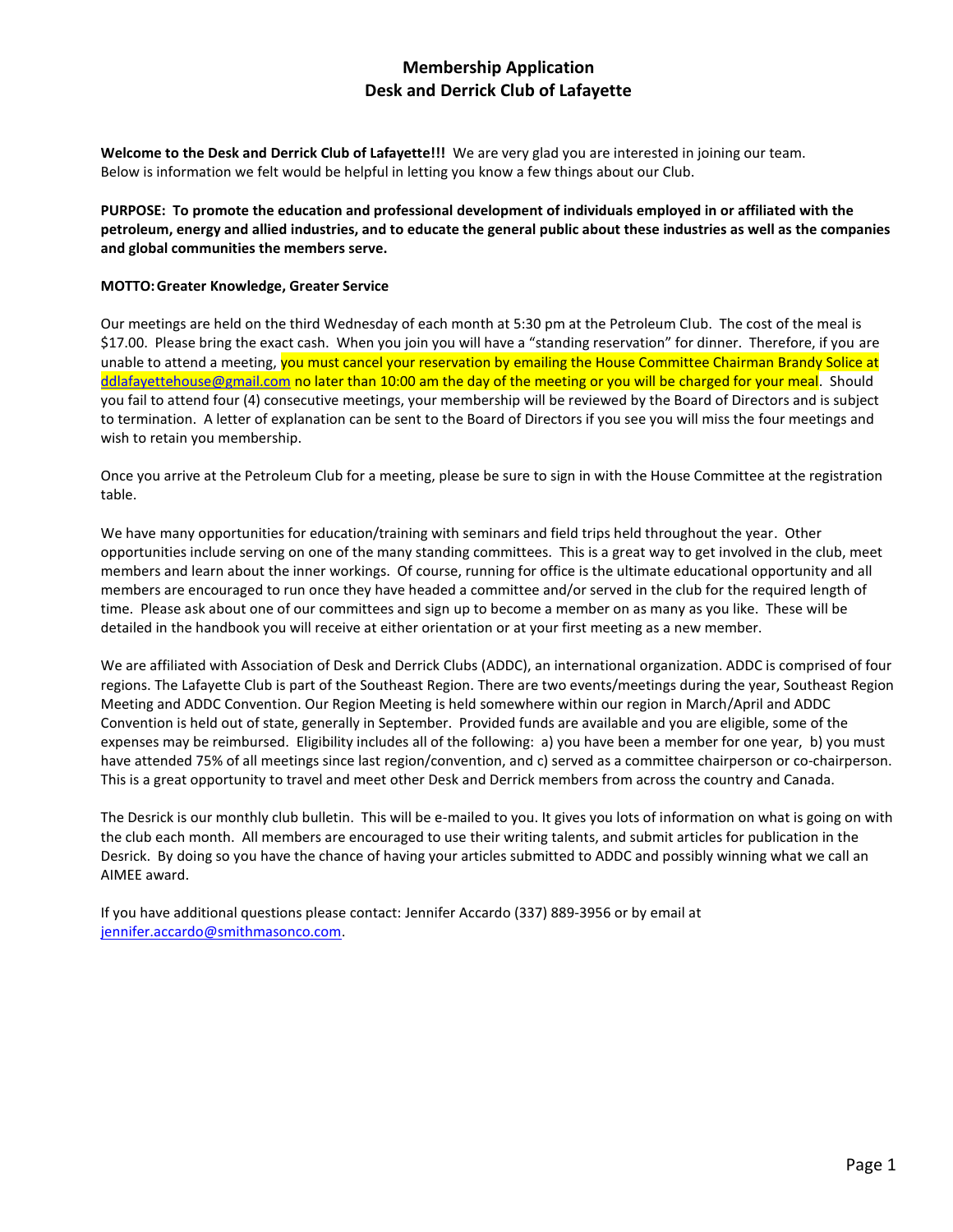# **Membership Application Desk & Derrick Club of Lafayette**

As sponsors of (applicant's name) \_\_\_\_\_\_\_\_\_\_\_\_\_\_\_\_\_\_\_\_\_\_\_\_\_\_\_\_\_\_\_\_\_\_, we submit this application for membership in the Desk and Derrick Club of Lafayette. Eligibility requirements for membership as set forth in the ARTICLE I, STATEMENT OF POLICY AND PROCEDURE has been met. The purpose and activities of Desk and Derrick have been explained and the applicant is interested in the educational goals of the Club. Applicant has been given the name and telephone number of the Membership Chairperson who will process this application.

| <b>SPONSOR INFORMATION</b>           |                                                                                           |                          |                                                 |
|--------------------------------------|-------------------------------------------------------------------------------------------|--------------------------|-------------------------------------------------|
| <b>Name</b>                          | <b>Phone Number</b>                                                                       | <b>Length of Service</b> | Date                                            |
|                                      |                                                                                           |                          |                                                 |
|                                      |                                                                                           |                          |                                                 |
|                                      |                                                                                           |                          |                                                 |
| <b>APPLICANT INFORMATION</b>         |                                                                                           |                          |                                                 |
| Name:                                |                                                                                           | <b>Birth Date:</b>       | <u> 1980 - Andrea Amerikaanse kommunister (</u> |
| <b>Home Address:</b>                 | <u> 1989 - Johann Stein, mars an de Brasilia (b. 1989)</u>                                |                          |                                                 |
|                                      |                                                                                           |                          |                                                 |
|                                      |                                                                                           |                          |                                                 |
| <b>Email Address:</b>                |                                                                                           |                          |                                                 |
| <b>Email Address:</b>                | the control of the control of the control of the control of the control of the control of |                          |                                                 |
| <b>Employer Name:</b>                | the control of the control of the control of the control of the control of the control of | <b>Phone Number:</b>     |                                                 |
| <b>Address:</b>                      |                                                                                           |                          |                                                 |
|                                      |                                                                                           |                          |                                                 |
|                                      | Length of time employed in the oil industry: ___________________________________          |                          |                                                 |
|                                      | Have you ever been a member of Desk and Derrick?: ______________________________          |                          |                                                 |
| If so, where?                        | <u> 1989 - Johann Barbara, martxa amerikan per</u>                                        |                          |                                                 |
| Prefer to send mail to: Home Address |                                                                                           | <b>Office Address</b>    |                                                 |
|                                      | I authorize the release of my name for marketing purposes:                                | <b>Yes</b>               | <b>No</b>                                       |

Please consider my application for membership in the Desk and Derrick Club of Lafayette. I understand from my sponsors that the purpose of the Desk and Derrick Club is to provide programs and activities that will further my knowledge of the petroleum and allied industries. I am willing to help with committee work and the compilations and sales of the Lafayette Oil Directory, which is the source of funds for the operations of the Club. I agree to submit my check in the amount of \$75.00 for local and Association dues with my application. It is my understanding that provided my application is approved by the Board of Directors; this check will be deposited in Desk and Derrick funds.

| <b>Applicant Signature</b> | Date                                 |  |
|----------------------------|--------------------------------------|--|
| <b>CLUB USE ONLY:</b>      | <b>Send Application and Dues to:</b> |  |
| New Member Approved: ____  | Jennifer Accardo                     |  |
| <b>Date Notified:</b>      | <b>Membership Committee</b>          |  |
| Sponsor:                   | P.O. Box 51361                       |  |
|                            | Lafayette, LA 70505                  |  |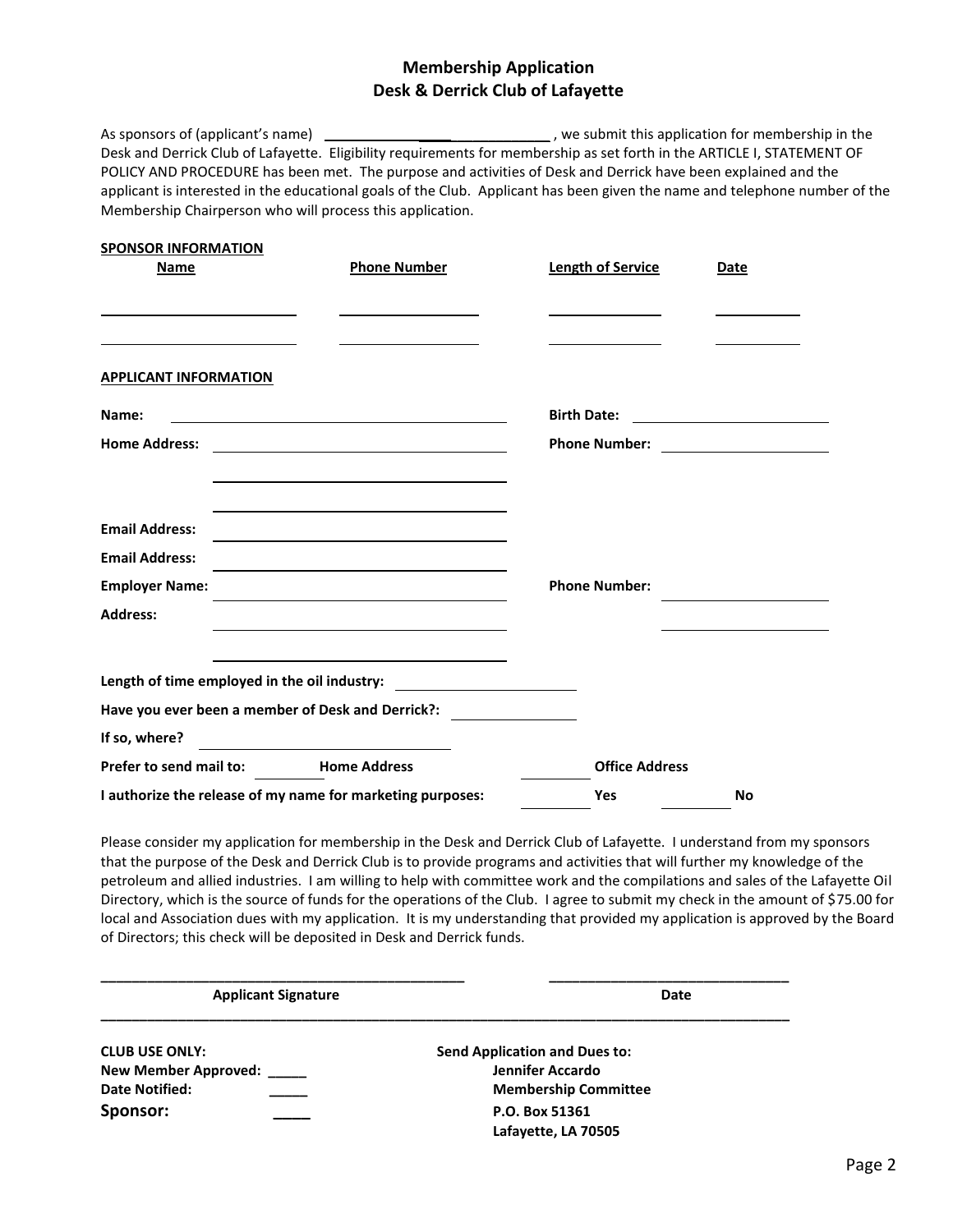# **Membership Application Desk and Derrick Club of Lafayette**

| Name:                   |             | Phone:                 |  |
|-------------------------|-------------|------------------------|--|
|                         |             | Cell:                  |  |
| Employer:               |             | <b>Phone:</b>          |  |
| <b>Company Address:</b> |             | Fax:                   |  |
|                         |             |                        |  |
| <b>Birthday:</b>        | (Month/Day) | <b>Marital Status:</b> |  |
| <b>Spouse Name:</b>     |             |                        |  |
| Children:               |             |                        |  |
|                         |             |                        |  |

#### **Resume'**

Please give some information about your background, where you are from, schooling, hobbies, talents, special interests, etc. Tell us about your duties with your employer. This will be used in the Desrick write-up welcoming you as a new member.